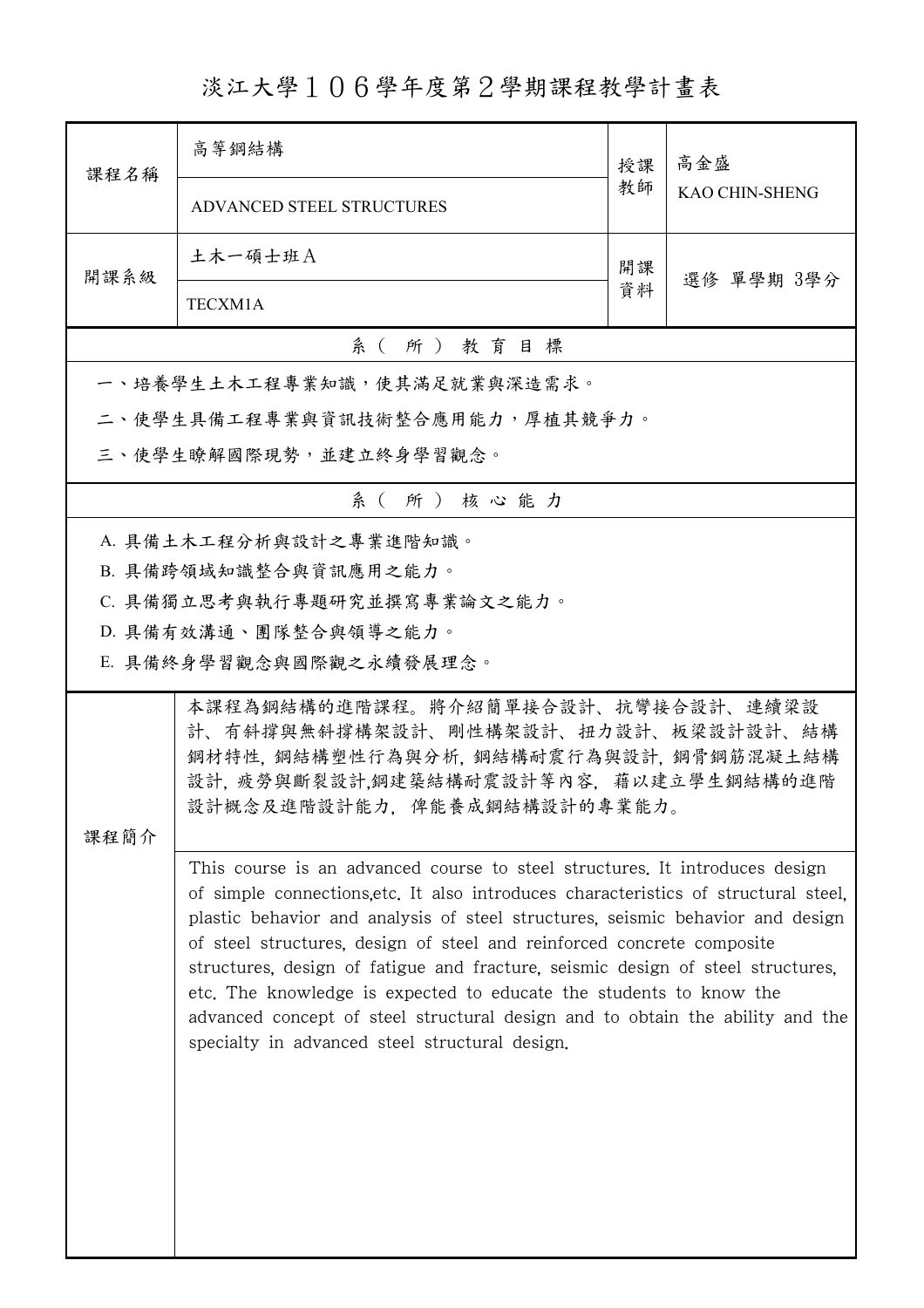本課程教學目標與目標層級、系(所)核心能力相關性

一、目標層級(選填): (一)「認知」(Cognitive 簡稱C)領域:C1 記憶、C2 瞭解、C3 應用、C4 分析、 C5 評鑑、C6 創造 (二)「技能」(Psychomotor 簡稱P)領域:P1 模仿、P2 機械反應、P3 獨立操作、 P4 聯結操作、P5 自動化、P6 創作 (三)「情意」(Affective 簡稱A)領域:A1 接受、A2 反應、A3 重視、A4 組織、 A5 內化、A6 實踐

二、教學目標與「目標層級」、「系(所)核心能力」之相關性:

 (一)請先將課程教學目標分別對應前述之「認知」、「技能」與「情意」的各目標層級, 惟單項教學目標僅能對應C、P、A其中一項。

 (二)若對應「目標層級」有1~6之多項時,僅填列最高層級即可(例如:認知「目標層級」 對應為C3、C5、C6項時,只需填列C6即可,技能與情意目標層級亦同)。

 (三)再依據所訂各項教學目標分別對應其「系(所)核心能力」。單項教學目標若對應 「系(所)核心能力」有多項時,則可填列多項「系(所)核心能力」。

(例如:「系(所)核心能力」可對應A、AD、BEF時,則均填列。)

| 序              |                                 |                                                                                                                 | 相關性              |              |  |  |  |  |
|----------------|---------------------------------|-----------------------------------------------------------------------------------------------------------------|------------------|--------------|--|--|--|--|
| 號              | 教學目標(中文)                        | 教學目標(英文)                                                                                                        |                  | 系(所)核心能力     |  |  |  |  |
| $\mathbf{1}$   | 學生能夠瞭解鋼結構設計基本概念                 | Students may realize the<br>basic concept of steel<br>structural design.                                        | C <sub>2</sub>   | $\mathsf{A}$ |  |  |  |  |
|                | 2 2 學生能夠瞭解及應用各項鋼結構<br>進階設計理論與實務 | 2 Students may realize and<br>use the theory and the<br>practice of the advanced<br>design of steel structures. | C <sub>3</sub>   | A            |  |  |  |  |
| $\overline{3}$ | 學生能夠瞭解結構工程師的基本做<br>事態度          | Students may realize the<br>basic working attitude of<br>structure engineer.                                    | C <sub>4</sub>   | A            |  |  |  |  |
| $\overline{4}$ | 學生能夠運用既有軟體                      | Students may realize how to<br>use the existing programs.                                                       | C <sub>3</sub>   | A            |  |  |  |  |
|                | 教學目標之教學方法與評量方法                  |                                                                                                                 |                  |              |  |  |  |  |
| 序<br>號         | 教學目標                            | 教學方法                                                                                                            | 評量方法             |              |  |  |  |  |
| $\mathbf{1}$   | 學生能夠瞭解鋼結構設計基本概念                 | 講述、討論                                                                                                           | 紙筆測驗、作業          |              |  |  |  |  |
|                | 2 2 學生能夠瞭解及應用各項鋼結構<br>進階設計理論與實務 | 講述、討論                                                                                                           | 紙筆測驗、上課表<br>現、作業 |              |  |  |  |  |
| $\mathfrak{Z}$ | 學生能夠瞭解結構工程師的基本做<br>事態度          | 討論                                                                                                              | 上課表現             |              |  |  |  |  |
| $\overline{4}$ | 學生能夠運用既有軟體                      | 講述、討論                                                                                                           | 紙筆測驗、作業          |              |  |  |  |  |
|                |                                 |                                                                                                                 |                  |              |  |  |  |  |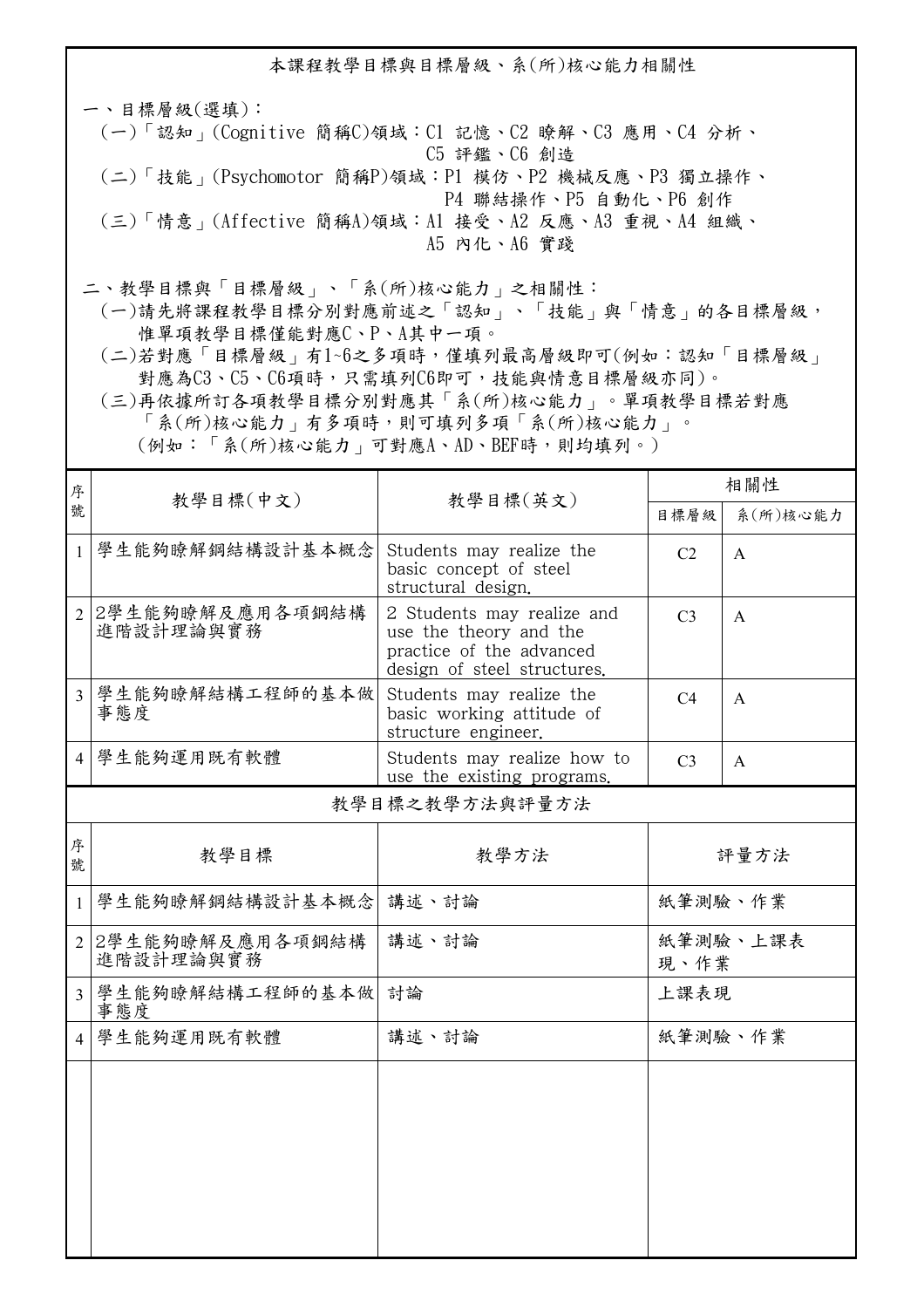| 本課程之設計與教學已融入本校校級基本素養                   |                               |                            |                                              |    |  |
|----------------------------------------|-------------------------------|----------------------------|----------------------------------------------|----|--|
| 淡江大學校級基本素養                             |                               |                            | 內涵說明                                         |    |  |
| 全球視野<br>$\left\langle \ \right\rangle$ |                               |                            | 培養認識國際社會變遷的能力,以更寬廣的視野了解全球化<br>的發展。           |    |  |
| 資訊運用                                   |                               |                            | 熟悉資訊科技的發展與使用,並能收集、分析和妥適運用資<br>訊。             |    |  |
| 洞悉未來<br>$\langle \ \rangle$            |                               |                            | 瞭解自我發展、社會脈動和科技發展,以期具備建構未來願<br>景的能力。          |    |  |
| 品德倫理<br>$\langle \ \rangle$            |                               |                            | 了解為人處事之道,實踐同理心和關懷萬物,反省道德原則<br>的建構並解決道德爭議的難題。 |    |  |
| 獨立思考<br>$\langle \rangle$              |                               |                            | 鼓勵主動觀察和發掘問題,並培養邏輯推理與批判的思考能<br>力。             |    |  |
| 樂活健康                                   |                               |                            | 注重身心靈和環境的和諧,建立正向健康的生活型態。                     |    |  |
| 團隊合作<br>$\langle \ \rangle$            |                               |                            | 體察人我差異和增進溝通方法,培養資源整合與互相合作共<br>同學習解決問題的能力。    |    |  |
| 美學涵養<br>$\langle \rangle$              |                               |                            | 培養對美的事物之易感性,提升美學鑑賞、表達及創作能<br>力。              |    |  |
|                                        |                               |                            | 授課進度表                                        |    |  |
| 週<br>坎                                 | 日期起訖                          |                            | 內 容 (Subject/Topics)                         | 備註 |  |
| 1                                      | $107/02/26$ ~<br>107/03/04    | Simple Connections         |                                              |    |  |
| $\overline{2}$                         | $107/03/05$ ~<br>107/03/11    | Moment Connections         |                                              |    |  |
| 3                                      | $107/03/12$ ~<br>107/03/18    | Connections                |                                              |    |  |
| $\overline{4}$                         | $107/03/19$ ~<br>107/03/25    | Continuous Beams           |                                              |    |  |
| 5                                      | $107/03/26$ ~<br>107/04/01    | Frames-Braced and Unbraced |                                              |    |  |
| 6                                      | $107/04/02$ ~<br>107/04/08    | 教學行政觀摩                     |                                              |    |  |
| 7                                      | $107/04/09$ ~<br>107/04/15    | Design of Rigid Frames     |                                              |    |  |
| 8                                      | $107/04/16 \sim$<br>107/04/22 | Torsion                    |                                              |    |  |
| 9                                      | $107/04/23$ ~<br>107/04/29    | Plate Girders              |                                              |    |  |
| 10                                     | $107/04/30$ ~<br>107/05/06    | 期中考試週                      |                                              |    |  |
| 11                                     | $107/05/07$ ~<br>107/05/13    | 結構鋼材特性                     |                                              |    |  |
| 12                                     | $107/05/14$ ~<br>107/05/20    | 鋼結構塑性行為與分析                 |                                              |    |  |
|                                        |                               |                            |                                              |    |  |